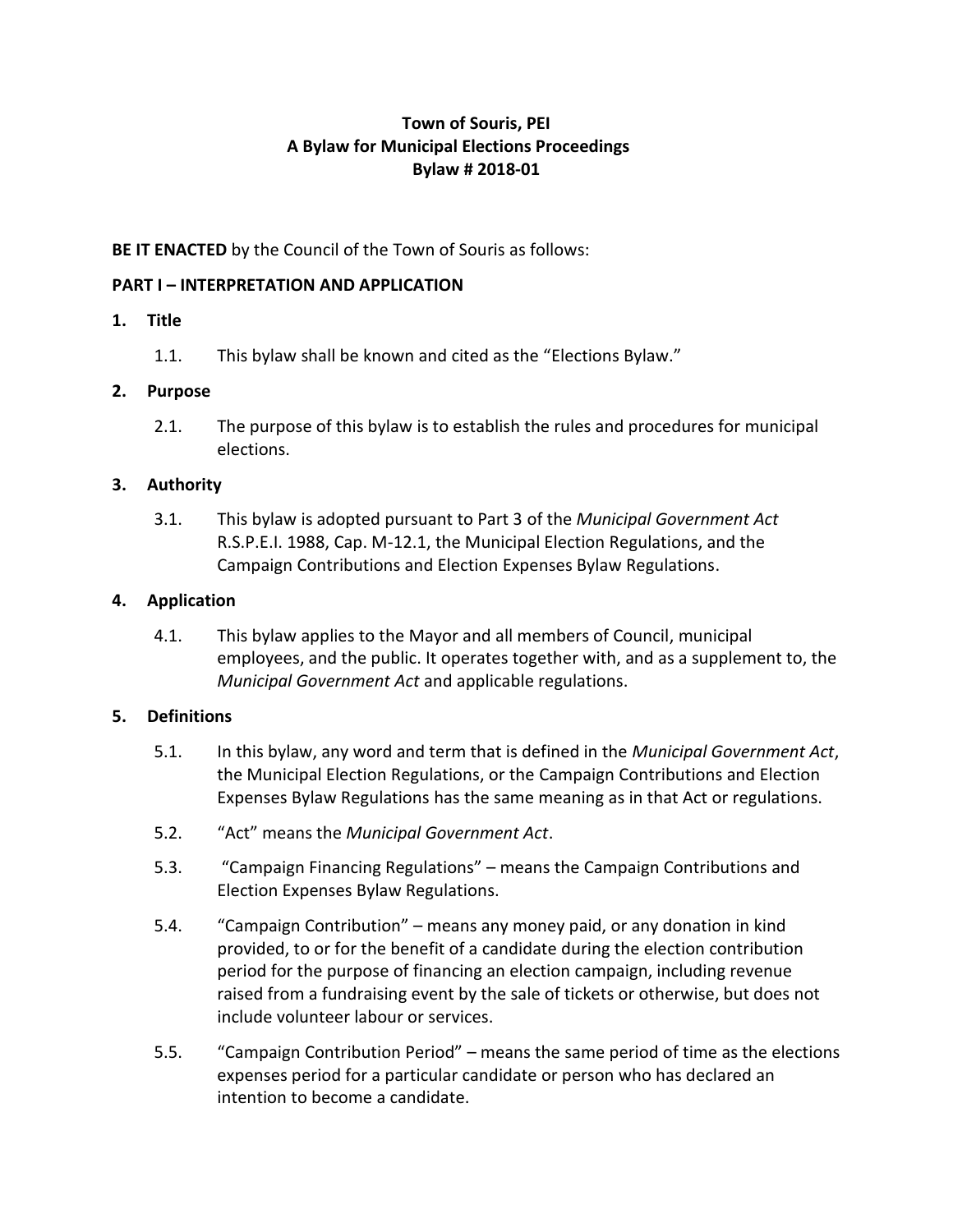- 5.6. "Candidate" means a person nominated in accordance with Part 3, Division 8, of the Act, and for the purposes of the provisions of this bylaw pertaining to campaign contributions and election expenses, includes a person who has declared an intention to run as a candidate in accordance with clause 2(1)(a) of the Campaign Contributions and Election Expenses Bylaw Regulations.
- 5.7. "Chief Administrative Officer" or "CAO" means the administrative head of a municipality as appointed by council under clause 86(2)(c) of the Act*.*
- 5.8. "Council" means the mayor and other members of the council of the municipality.
- 5.9. "Councillor" means a member of council other than the mayor.
- 5.10. "Election Expense" means the cost of goods and services, and the value of any donation in kind, used by or for the benefit of the candidate for the purpose of a candidate's election campaign, but does not include audit fees or volunteer labour or services.
- 5.11. "Election Expenses Period" means the period in an election year beginning when a person publicly declares the person's intention to run as a candidate for municipal office, whether in person or by electronic means, and ending, in the case of an election, on the earlier of election day, and the declaration by the municipal electoral officer that the candidate is elected. In the case of a byelection, the election expenses period means the date when council sets the election day and ends on the earlier of election day, and the declaration by the municipal electoral officer that the candidate is elected.
- 5.12. "Election Regulations" means the Municipal Election Regulations.
- 5.13. "Employee" means, except as provided elsewhere in the Act, a person who performs work for a municipality for pay, and includes a person on leave from employment with a municipality, a person being trained by a municipality to perform work for the municipality, a person retained under an employment contract to perform work for the municipality, and (iv) any other person or class of person designated as an employee by the Minister, but does not include an independent officer. In Part 3 respecting candidacy for election, employee also means any employee of a controlled corporation, but does not include a volunteer firefighter who is not otherwise employed by the municipality.
- 5.14. "List of Electors" means the preliminary list of electors, supplementary list of electors or the official list of electors, as the context requires;
- 5.15. "Municipal Electoral Officer" means the person appointed under section 40 of the Act to be responsible for the administration of the election.

## **6. Interpretation**

6.1. This bylaw is to be given a broad, liberal interpretation in accordance with applicable legislation, regulations, and the definitions set out in them.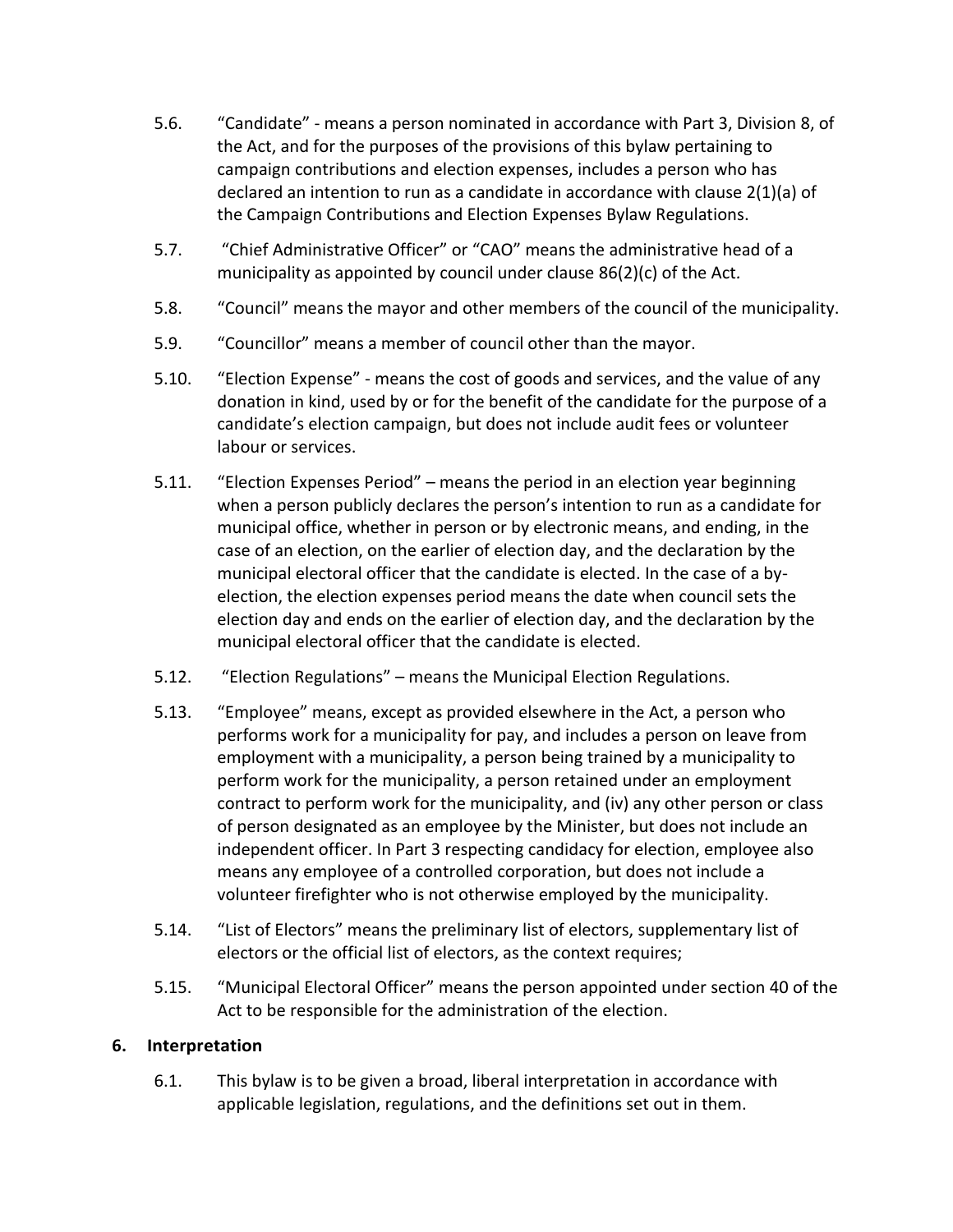### **Part II –Employee Election Activities**

### **7. General**

7.1. All employee election activities and interaction with employees relating to elections shall be undertaken in accordance with subsections 35(1) and (2) of the Act.

### **Part III – Campaign Contributions and Election Expense Disclosure**

### **8. Election Expenses**

- 8.1. Pursuant to clause 2(1)(a) of the Campaign Financing Regulations and effective January 1, 2019, in the case of an election, the election expenses period is the period in an election year beginning when a person publically declares their intention to run as a candidate (in person or by electronic means) and ending on the election day or the declaration that the candidate is elected, whichever is earlier.
- 8.2. Pursuant to clause 2(1)(b) of the Campaign Financing Regulations and effective January 1, 2019, in the case of a by-election, the election expenses period is the period beginning when Council sets the date of the election day and ending on the earlier of election day and the declaration that the candidate is elected.
- 8.3. Except as provided in section 8.4 of this bylaw and pursuant to subsection 2(2) of the Campaign Financing Regulations and effective January 1, 2019, election expenses shall only be incurred by or on behalf of a candidate during the election expenses period.
- 8.4. Pursuant to subsection 2(3) of the Campaign Financing Regulations, expenses related to the preparation of advertising materials and signs may be incurred prior to the election expenses period. These expenses shall be recorded and disclosed as election expenses in accordance with the provisions of this bylaw.
- 8.5. Pursuant to subsection 3(1) of the Campaign Financing Regulations and effective January 1, 2019, the maximum allowable election expenses of a candidate for mayor is \$50,000.
- 8.6. Pursuant to subsection 3(2) of the Campaign Financing Regulations and effective January 1, 2019, the maximum allowable election expenses of a candidate for councillor is \$10,000.
- 8.7. Pursuant to section 10 of the Campaign Financing Regulations, election expenses incurred by a candidate in an election shall not be carried forward to be considered as an allowable election expenses in a subsequent election.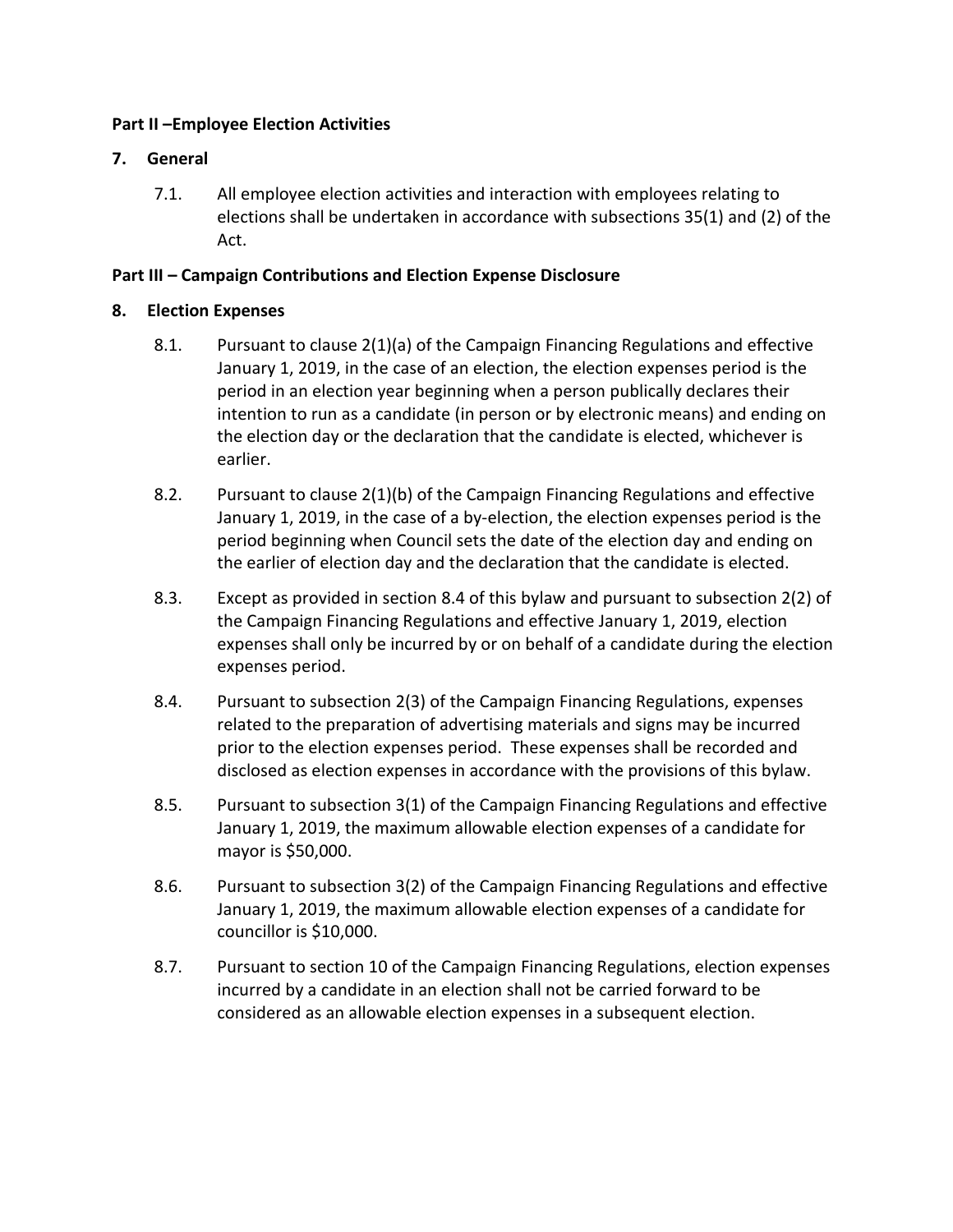### **9. Campaign Contributions**

- 9.1. Effective January 1, 2019, campaign contributions shall only be received by a candidate during the campaign contribution period as defined in the Campaign Financing Regulations.
- 9.2. Pursuant to subsection 4(1) of the Campaign Financing Regulations and effective January 1, 2019, the following may contribute to a candidate's campaign in an election or by-election:
	- (a) an individual;
	- (b) an organization;
	- (c) a union;
	- (d) a corporation;
- 9.3. Pursuant to subsection 4(2) of the Campaign Financing Regulations and effective January 1, 2019, a contributor shall not make a contribution exceeding \$1,575 to any one candidate for Mayor in an election.
- 9.4. Pursuant to subsection 4(3) of the Campaign Financing Regulations and effective January 1, 2019, a contributor shall not make a contribution exceeding \$1,575 to any one candidate for Councillor in an election.
- 9.5. Pursuant to subsection 4(4) of the Campaign Financing Regulations and effective January 1, 2019, neither a candidate nor that candidate's spouse shall make a contribution to that candidate's own election campaign exceeding the difference between the maximum expenditure amount and the total contributions from other contributors.
- 9.6. Pursuant to subsection 8(1) of the Campaign Financing Regulations, no candidate shall accept anonymous campaign contributions.
- 9.7. Pursuant to subsection 8(2) of the Campaign Financing Regulations, where a candidate receives an anonymous campaign contribution, the candidate shall ensure that the contribution is not used or spent, but is donated to a registered charity of the candidate's choice within 30 days of receipt of the contribution.

## **10. Candidate Records**

- 10.1. Pursuant to subsection 5(1) of the Campaign Financing Regulations, a candidate shall keep complete and proper accounting records of all campaign contributions and election expenses.
- 10.2. Pursuant to subsection 5(2) of the Campaign Financing Regulations, a candidate must ensure that:
	- (a) proper records are kept of receipts and expenses;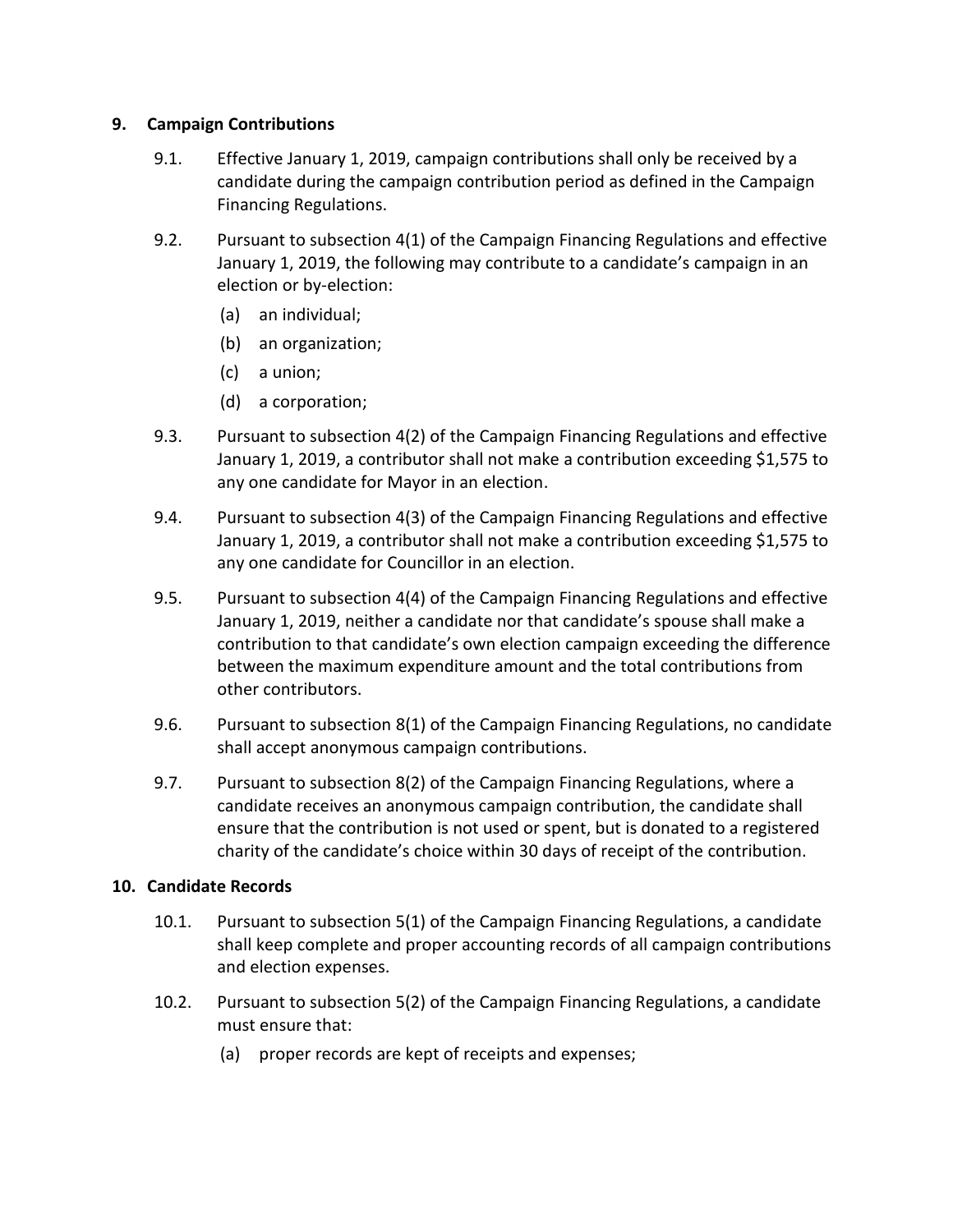- (b) a record is kept of the value of every campaign contribution, whether the contribution is in the form of money, goods or services, and the name and address of the contributor;
- (c) receipts are provided to the contributor for every campaign contribution referred to in section 10.2(b) of this bylaw; and
- (d) all records kept in accordance of this section remain in the possession and under control of the candidate or the candidate's agent at all times.

## **11. Candidate Disclosure: Filing and Records Retention**

- 11.1. Pursuant to subsection 6(2) of the Campaign Financing Regulations, a candidate shall file a disclosure statement of the candidate's campaign contributions and election expenses, listing all campaign contributions and all elections expenses.
- 11.2. The disclosure statement shall be in writing in the form approved by the Minister, and shall be filed with the Municipal Electoral Officer within two months following the date of a municipal election.
- 11.3. If the MEO is no longer appointed, the candidate shall file the disclosure statement with the CAO.
- 11.4. Pursuant to subsection 6(3) of the Campaign Financing Regulations, a candidate's disclosure statement shall include:
	- (a) a statutory declaration that states the total campaign contributions and the total election expenses of the candidate for that election campaign, and whether there is any surplus;
	- (b) the following information in relation to campaign contributions:
		- i. the name and address of each contributor whose cumulative campaign contribution exceeded \$250;
		- ii. the cumulative amount that each of the named contributors has given to the candidate;
		- iii. the cumulative total of all contributions under \$250;
		- iv. If no contributor's cumulative campaign contribution exceeded \$250, a notation to that effect;
	- (c) a list of all election expenses and campaign contributions;
	- (d) a full accounting of all election expenses and campaign contributions relating to fundraising events;
	- (e) a description and estimated value of each donation in kind; and
	- (f) a description and estimated value of each loan received for the purposes of the election campaign.
- 11.5. Pursuant to section 7 of the Campaign Financing regulations, no candidate shall file a false, misleading or incomplete disclosure statement.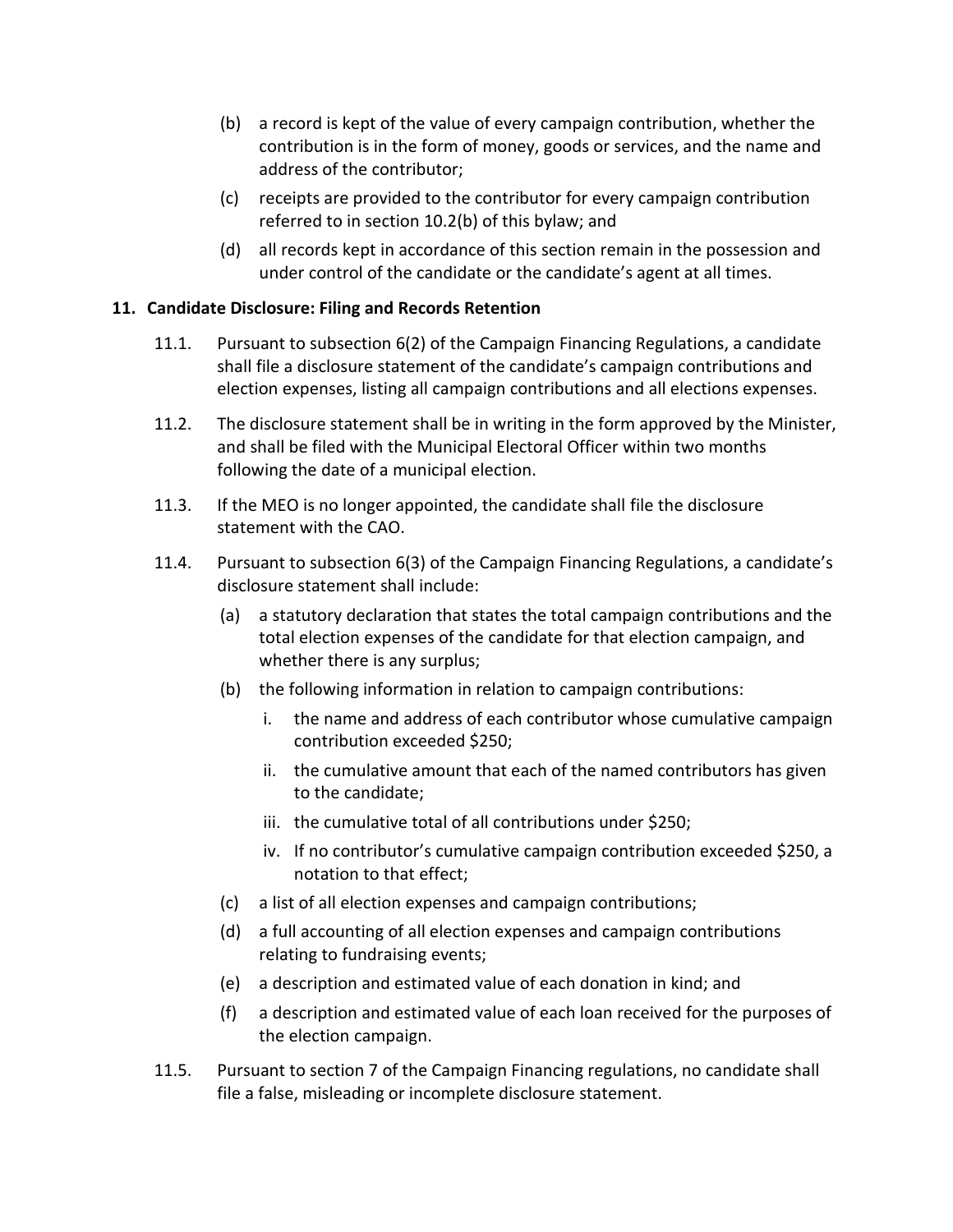- 11.6. Pursuant to subsection 9(1) of the Campaign Financing Regulations, where a candidate's disclosure statement filed in accordance with 11.1 of the bylaw discloses a surplus of campaign contributions in the form of money, a named contributor's monetary campaign contribution shall be returned to the contributor, on a pro-rated basis, where
	- (a) the candidate withdraws from the election prior to election day; and
	- (b) the contributor requests in writing to the candidate, within 14 days of the candidate's withdrawal, the return of the campaign contribution.
- 11.7. Subject to a refund of a named contributor's campaign contribution pursuant to subsection 11.6 of this bylaw, where a candidate's disclosure statement filed in accordance with 11.1 of the bylaw discloses a surplus of campaign contributions in the form of money, the candidate shall turn over the remaining surplus to the CAO to be used for municipal purposes.
- 11.8. Pursuant to subsection 11 (1) of the Campaign Financing Regulations, all documents filed with the municipal electoral officer shall be delivered by the municipal electoral officer to the chief administrative officer of the municipality within two weeks after the time specified in section  $11(2)$  of the bylaw for filing the documents.
- 11.9. Pursuant to subsection 11(2) of the Campaign Financing Regulations, the CAO shall retain the documents referred to in 11.8 of this bylaw in accordance with the records retention and disposal schedule of the municipality that is established pursuant to section 117 of the Act.
- 11.10. Pursuant to subsection 11(3) of the Campaign Financing Regulations, all documents filed with the MEO and retained by the CAO under section 11.9 of this bylaw are public documents and may, upon request, be available for inspection on request to the CAO during regular officer hours.
- 11.11. Pursuant to subsection 12(1) of the Campaign Financing Regulations, a candidate, whether elected or not, shall retain all records required pursuant to the regulations for no less than seven years.
- 11.12. Pursuant to subsection 12(2) of the Campaign Financing Regulations, the MEO, or the CAO if the MEO is no longer appointed, may require a candidate (whether elected or not) to provide additional information and supporting documentation in respect of the candidate's disclosure statement at any time within the sevenyear period referred to in section 11.11 of this bylaw.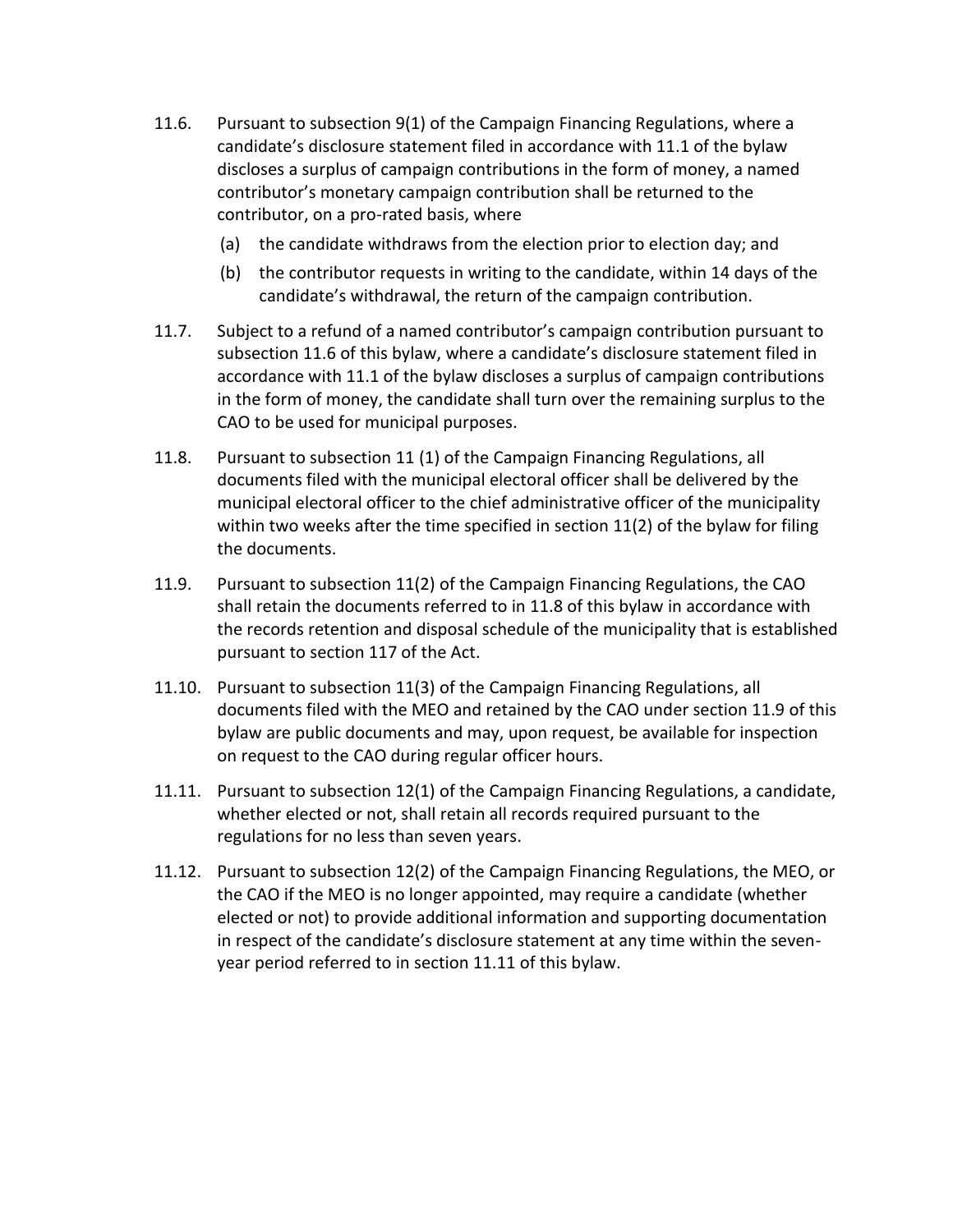## **12. Reporting**

- 12.1. Pursuant to subsection 11(4) of the Campaign Financing Regulations, the CAO shall forward to Council a report summarizing the disclosure statement of each candidate, noting any candidate who has exceeded the limit on election expenses pursuant to sections 8.5 and 8.6 of this bylaw and the name of any candidate who failed to file the required disclosure statement.
- 12.2. Pursuant to subsection 11(5) of the Campaign Financing Regulations, the CAO shall ensure that the summary referred to in section 12.1 of this bylaw is posted on the website of the municipality for a period of at least 6 months.
- 12.3. Pursuant to subsection 11(6) of the Campaign Financing Regulations, the CAO shall ensure that the filed disclosure statement of each candidate who sought election in the immediately preceding election (whether elected or not) is posted on the website of the municipality for a period of at least 6 months.

### **13. Complaints & Compliance**

- 13.1. Pursuant to subsection 12(3) of the Campaign Financing Regulations, where:
	- (a) a candidate fails or refuses to provide the additional information and supporting documentation referred to in section 11.12 of the bylaw; or
	- (b) the MEO or CAO, as the case may be, is not satisfied with the additional information and supporting documentation provided by the candidate;

The MEO or CAO, as the case may be, refer the matter to Council.

- 13.2. Pursuant to subsection 12(4) of the Campaign Financing Regulations, Council may:
	- (a) determine that no further action is required;
	- (b) order the candidate to provide the additional information and supporting documentation required under section 11.12 of the bylaw; or
	- (c) take any further action the Council considers appropriate.
- 13.3. Pursuant to subsection 12(5) of the Campaign Financing Regulations, an elector of the municipality may in writing make a complaint that relates to information contained in a candidate's disclosure statement and deliver the complaint to the MEO, or the CAO if the MEO is no longer appointed.
- 13.4. Pursuant to subsection 12(6) of the Campaign Financing Regulations, the MEO or the CAO, as the case may be, who receives a complaint from an elector under section 13.3 of this bylaw may:
	- (a) determine that no further action is required;
	- (b) require the candidate who is the subject of the complaint to provide additional information under section 11.12 of the bylaw, or
	- (c) refer the matter to Council to be deal with under section 13.2 of this bylaw.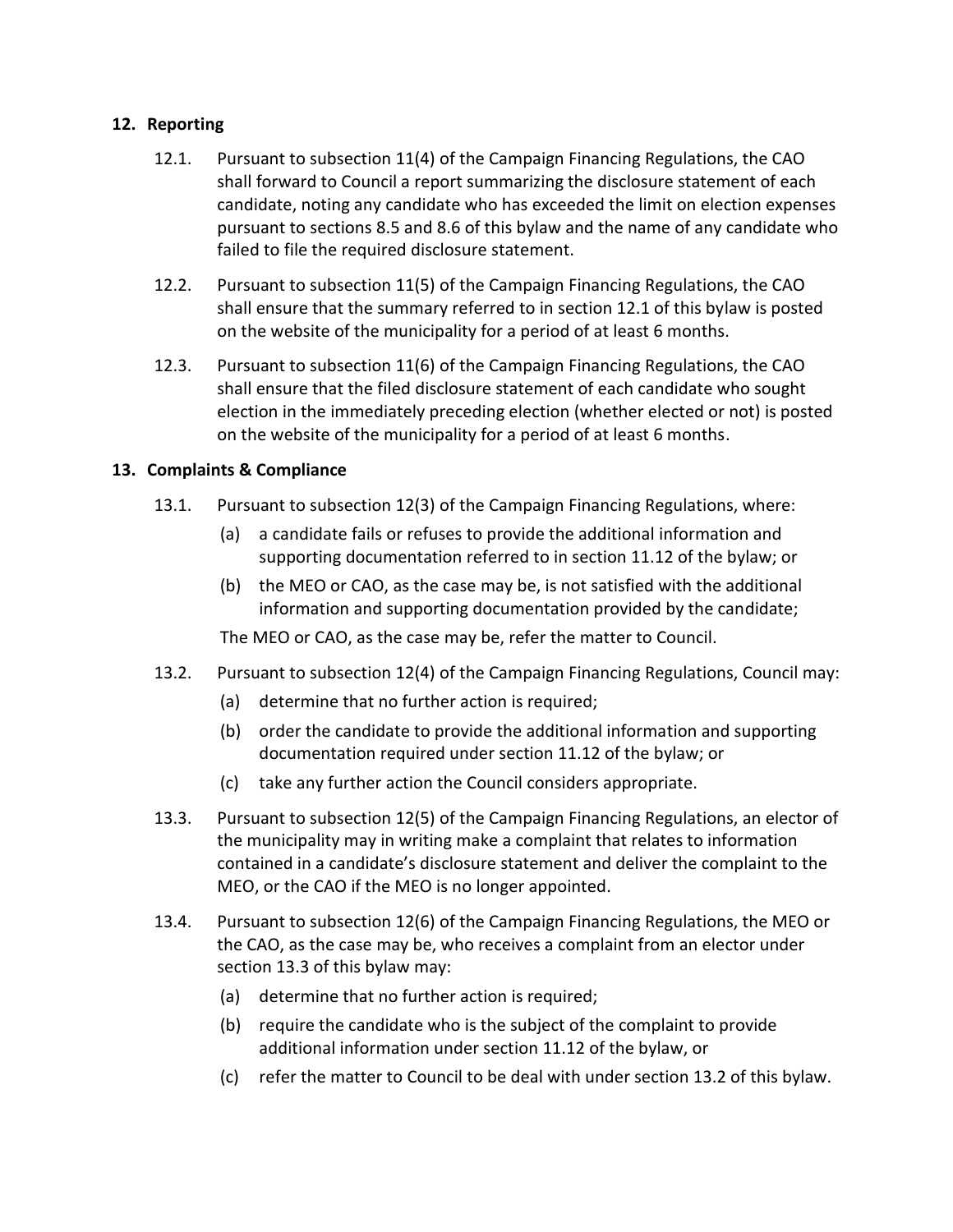### **14. Offences and Penalties**

- 14.1. Pursuant to subsection 13(1) of the Campaign Financing Regulations, a person who contravenes a provision of this bylaw is guilty of an offence and liable on summary conviction to a fine of \$2,000.
- 14.2. Pursuant to clause 13(2)(a) of the Campaign Financing Regulations, a conviction for an offence referred to in section 14.1 of this bylaw does not relieve the person convicted, including a candidate referred to in section 13.2(b) of this bylaw, from the requirement to comply with this bylaw.
- 14.3. Pursuant to clause 13(2)(b) of the Campaign Financing Regulations, the convicting judge may, in addition to any fine imposed, order the person to do any act or work, within the time specified by the judge in the order, to comply with the provisions of this bylaw.
- 14.4. Pursuant to subsection 14(1) of the Campaign Financing Regulations, where a candidate who is elected has contravened any provision of this bylaw and is convicted of an offence in respect of that contravention, the candidate is disqualified from office and shall resign immediately.
- 14.5. Pursuant to subsection 14.(2) of the Campaign Financing Regulations and despite 14.4 of this bylaw, a candidate may not be required to resign where a judge of the Supreme Court decides that the contravention of the candidate arose through inadvertence or by reason of an honest mistake.

## **PART IV – List of Electors**

### **15. Agreement with Elections PEI**

- 15.1. Pursuant to subsection 41(2) of the Act, the Council of the Town of Souris shall enter into an agreement with the Chief Electoral Officer of Prince Edward Island to obtain data to be used in preparation of a list of electors.
- 15.2. The Municipal Electoral Officer may supplement the information obtained from the agreement with the Chief Electoral Officer of Prince Edward Island with information from any source that, in the opinion of the Chief Electoral Officer, is relevant to ensuring the list of electors is accurate.

### **16. Protection of Privacy**

- 16.1. Personal information in respect of an elector that is collected or obtained for the purpose of an election
	- (a) shall be used only for the purpose for which it was collected or obtained; and
	- (b) shall be disclosed only to the Chief Electoral Officer for a purpose for which the Chief Electoral Officer has responsibility under this or any other enactment.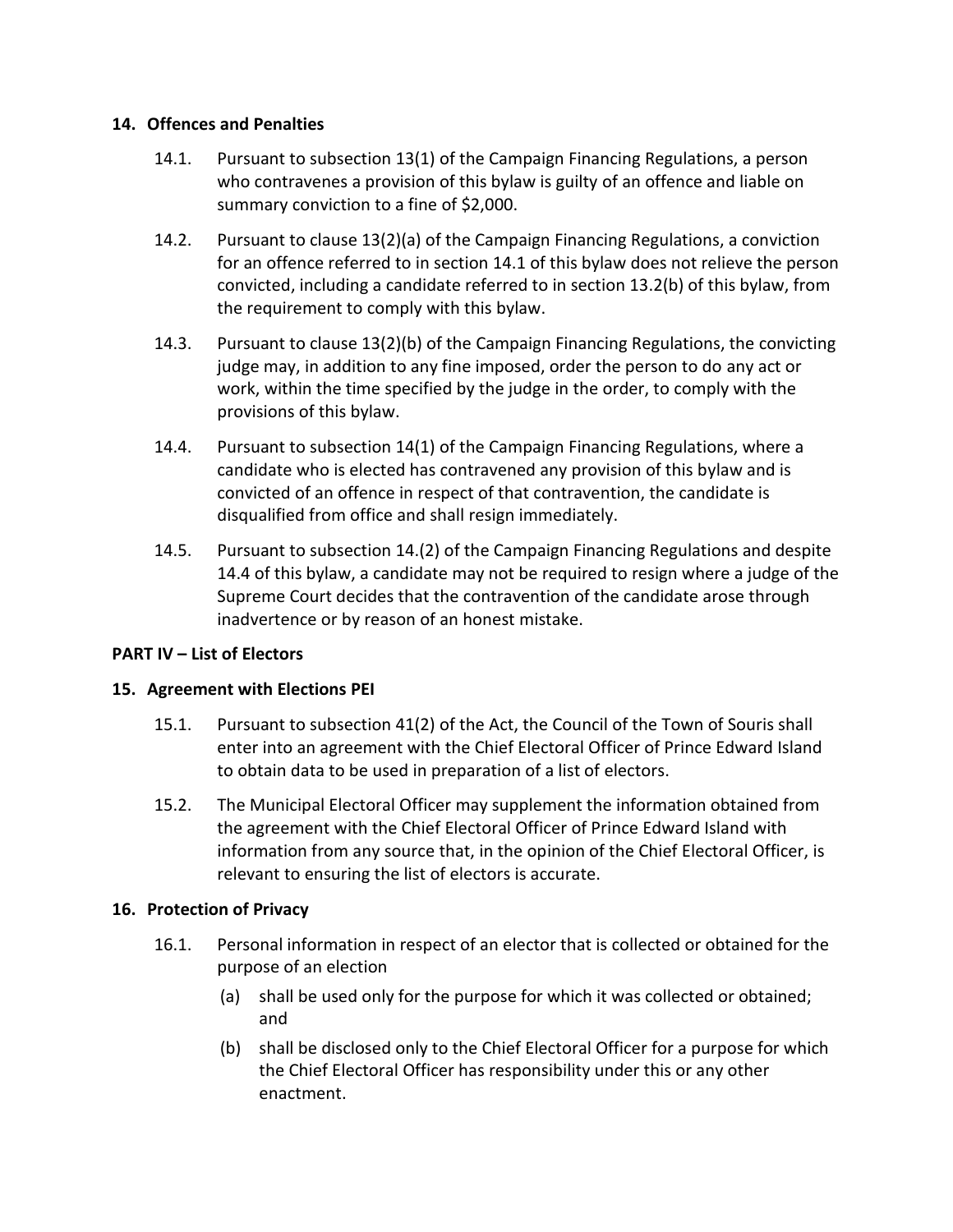### **17. Voters Not on List**

17.1. Pursuant to subsection 45(2) of the Election Regulations, electors not appearing on the official list of voters may register at the time of attendance at a voting opportunity if the person is eligible to vote under the Act.

## **Part V – Advance Polls**

### **18. Advance polls**

18.1. An advance poll will be held in accordance with section 45 of the Act and section 43 of the Regulations on the Saturday prior to the municipal election.

### **Part VI – Administering the Election**

### **19. Location of office**

19.1. Pursuant to sections 10 and 11 of the Election Regulations, the election office shall be opened from the fourth Tuesday before the election at the municipal office, located at 75 Main Street, Souris, PE, and shall be open from 8:30am – 4:00pm Monday to Friday, and must be open while advance polling station and election day polls are open.

### **20. Nominations**

- 20.1. Pursuant to subsection 26(4)(a) of the Municipal Election Regulations, the minimum number of nominators required for each nomination shall be 5.
- 20.2. Pursuant to subsection 26(b) of the Elections Regulations, a nomination deposit will be required. The fee will be \$100
- 20.3. The nomination deposit fee will be refunded where:
	- (a) A candidate has completed and filed a campaign disclosure pursuant to section 36 of the Act, the chief administrative officer of the municipality shall return the deposit to the candidate, AND;
	- (b) A candidate is elected or receives 15% of votes cast for the position in which they were nominated.
- 20.4 Pursuant to section 33 of the Election Regulations, where an officially nominated candidate dies before the close of polls on Election Day, the candidate's deposit shall be returned to the candidate's personal representative.

*\*Section 20.2 – 20.4 amendment to Election Bylaw 2018-1*

- ➢ *First Reading was read and approved January 13, 2020*
- ➢ *Second Reading is required. Special Meeting was called for January 20, 2020 at 7pm. Second Reading was read and approved January 20, 2020.*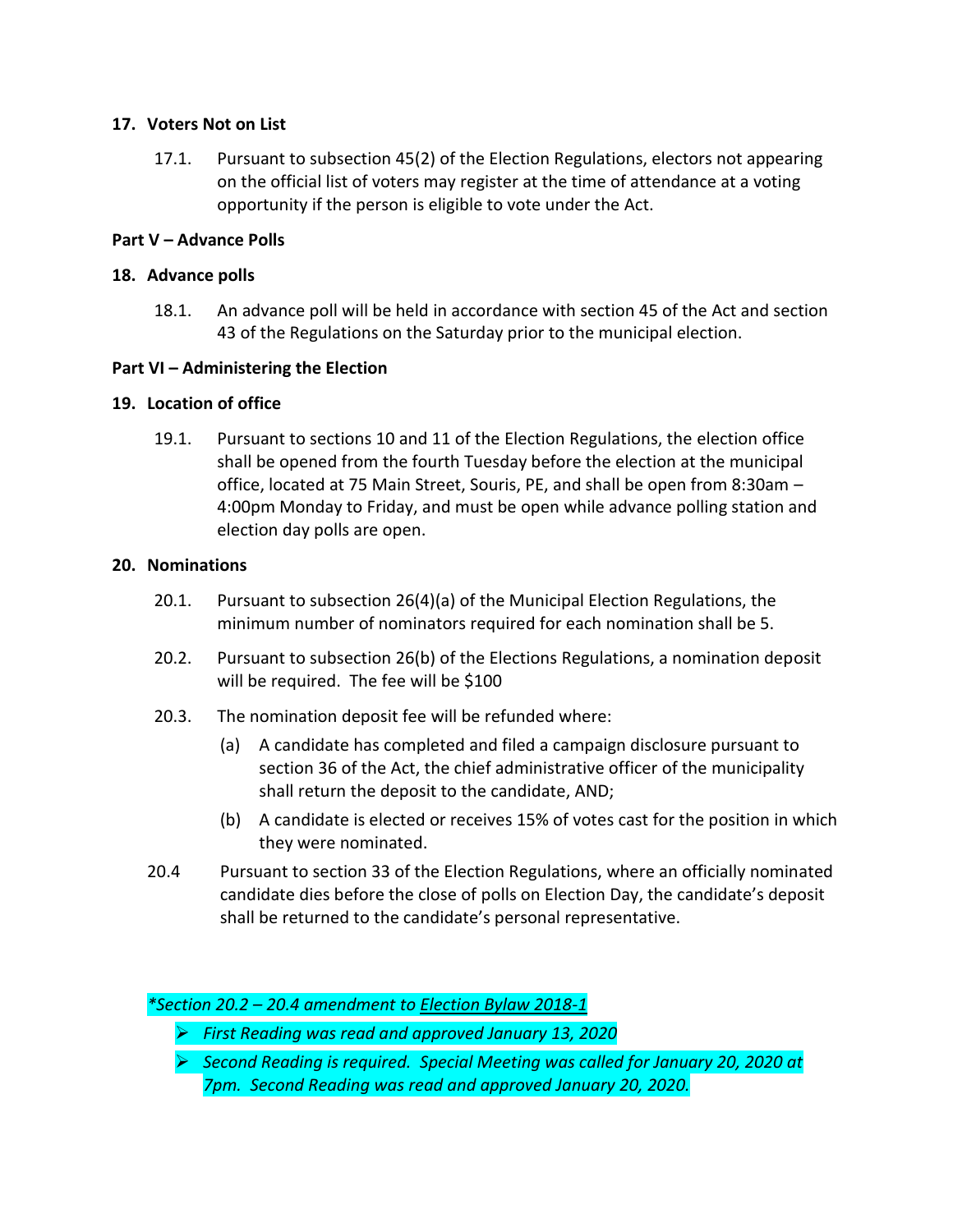#### **21. Records**

21.1. Records pertaining to the election will be destroyed or retained, as the case may be, in accordance with section 87 of the Election Regulations and the records retention bylaw, and where such a bylaw has not yet been enacted the records will be retained for at least 7 years.

#### **Part VII – By-Elections**

#### **22. By-elections**

22.1. All by-elections will be undertaken in accordance with sections 60-62 of the Act and section 5 of the Election Regulations.

#### **Part VIII – Approval and Adoption**

#### **23. Effective Date**

23.1. This Elections Bylaw, Bylaw# 2018-01, shall be effective on the date of approval and adoption below.

#### **First Reading:**

This Elections Bylaw, Bylaw# 2018-01, was read a first time at the Council meeting held on the 10th day of September, 2018.

This Elections Bylaw, Bylaw# 2018-01, was approved by a majority of Council members present at the Council meeting held on the 10th day of September, 2018.

#### **Second Reading:**

This Elections Bylaw, Bylaw# 2018-01, was read a second time at the Council meeting held on the 8<sup>th</sup> day of October, 2018.

This Elections Bylaw, Bylaw# 2018-01, was approved by a majority of Council members present at the Council meeting held on the 8th day of October, 2018.

### **Approval and Adoption by Council:**

This Elections Bylaw, Bylaw# 2018-01, was adopted by a majority of Council members present at the Council meeting held on the 8<sup>th</sup> day of October, 2018.